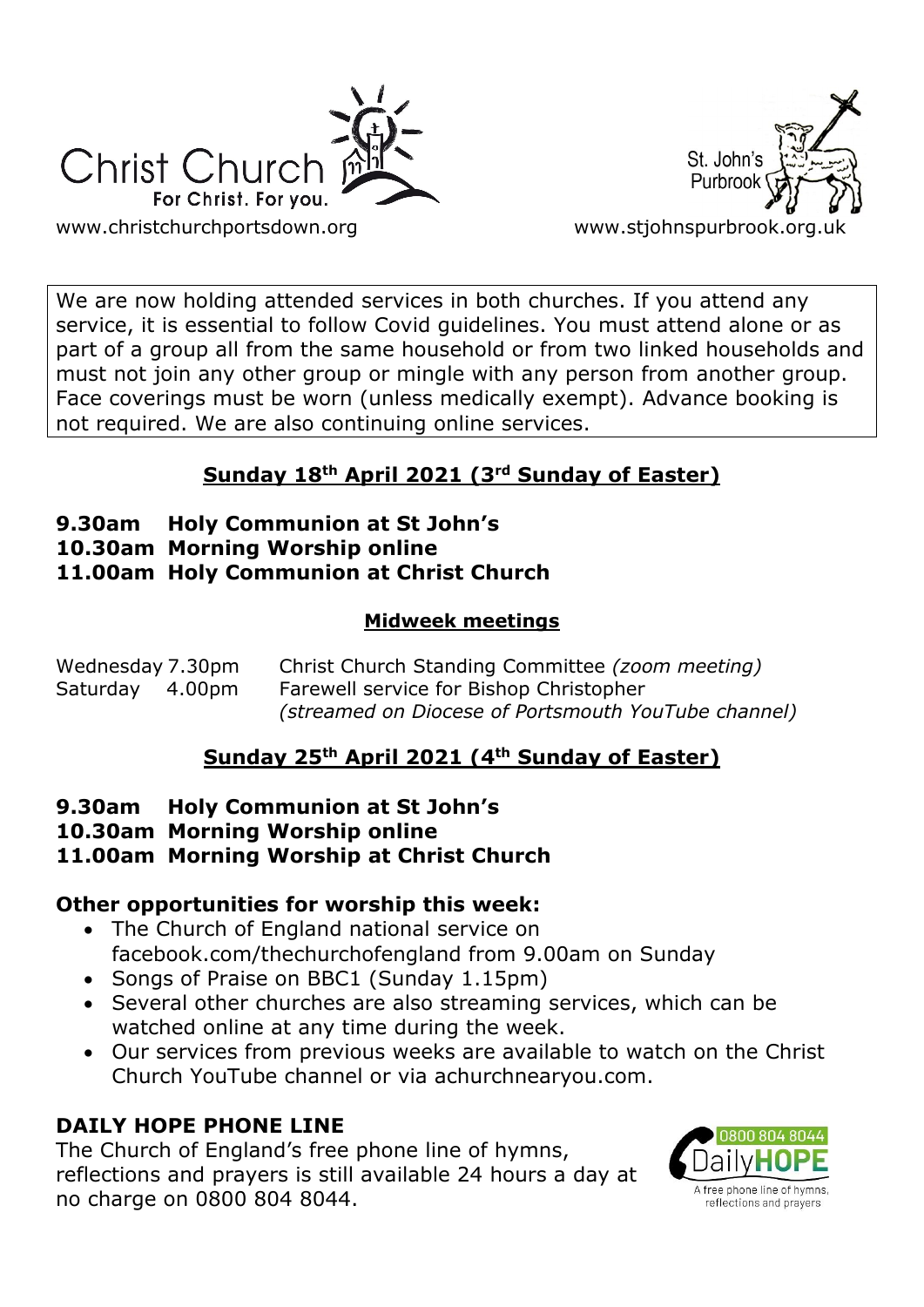## **HIS ROYAL HIGHNESS PRINCE PHILIP**

The death of the Duke of Edinburgh was announced after the deadline for last week's newsletter. The flag at Christ Church was lowered to half-mast immediately after the announcement on Friday, a bell at St John's was tolled 99 times at noon on Saturday and short acts of remembrance were included in our services last Sunday.

Due to Covid restrictions physical books of condolence are not permitted, but messages can be left at www.churchofengland.org

## **CHRIST CHURCH HALL – DO NOT ENTER**

The removal of the floor in Christ Church Hall has revealed the presence of asbestos. This was safe all the time that the floor was in place but is now potentially dangerous. Therefore no-one should enter the building under any circumstances. We are arranging for it to be professionally and safely removed. This must take place before we can continue work on the church hall floor.

## **ANNUAL MEETINGS**

The bishop has given permission for annual meetings to be delayed in order to increase the possibility of people being able to attend. They must now be held by 31<sup>st</sup> July. Accordingly St John's APCM has been rescheduled to Sunday 4<sup>th</sup> July and **Christ Church APCM** has been rescheduled to Wednesday 14<sup>th</sup> July. Times for both meetings will be confirmed in due course.

#### **MISSION OF THE MONTH**

Christ Church's Mission of the Month for April is MAF (Mission Aviation Fellowship). Donations can be made to support the work of MAF at maf-uk.org/give

|                      | <b>CONTACTS</b>                            |
|----------------------|--------------------------------------------|
| <b>Vicar</b>         | <b>Revd Andy Wilson</b> (day off Monday)   |
|                      | vicar@christchurchportsdown.org            |
|                      | purbrookvicar@gmail.com                    |
| <b>Associate</b>     | <b>Revd Laura Cameron</b>                  |
| <b>Minister</b>      | revdlauracameron@gmail.com                 |
| <b>Curate</b>        | <b>Revd Matt Grove</b> (day off Friday)    |
|                      | matt.grove@christchurchportsdown.org       |
| Churchwarden         | <b>Stephen Anderson</b>                    |
| <b>CCP</b>           | stephen.anderson@christchurchportsdown.org |
| <b>Churchwarden</b>  | <b>Karina Golledge</b>                     |
| <b>CCP</b>           | thegolledges@btinternet.com                |
| <b>Administrator</b> | <b>Emma Evans</b>                          |
|                      | parish.office@christchurchportsdown.org    |
| <b>Hall Manager</b>  | Jacqui Wilson                              |
| <b>CCP</b>           | hall.manager@christchurchportsdown.org     |
| Website              | <b>Matt Doe</b>                            |
|                      | webmaster@christchurchportsdown.org        |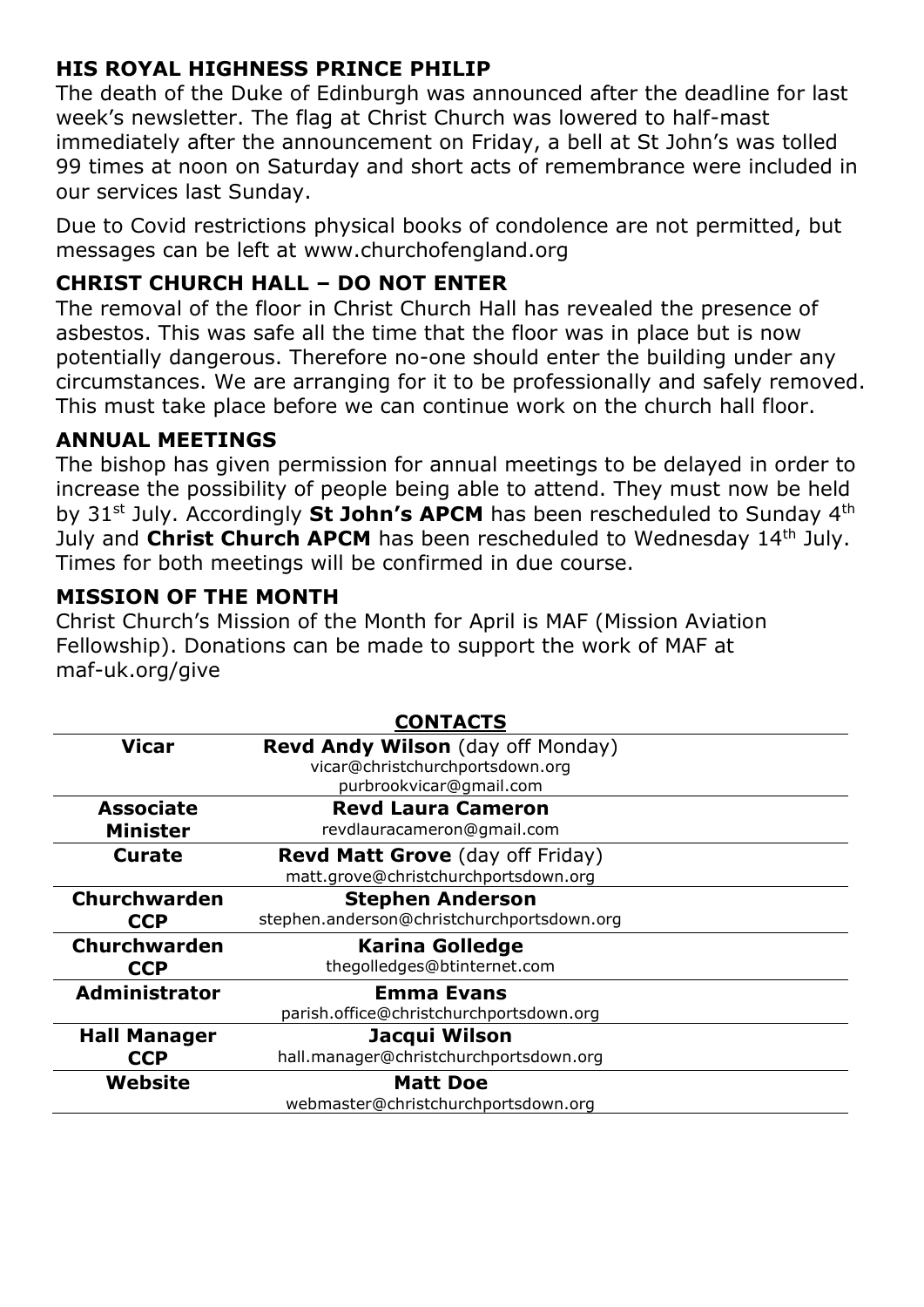## **Sunday 18 April 2021**

3rd Sunday of Easter

## **Collect**

Almighty Father, who in your great mercy gladdened the disciples with the sight of the risen Lord: give us such knowledge of his presence with us, that we may be strengthened and sustained by his risen life and serve you continually in righteousness and truth; through Jesus Christ your Son our Lord, who is alive and reigns with you, in the unity of the Holy Spirit, one God, now and for ever.

## *Amen.*

## **Acts 3:12–19**

<sup>12</sup> When Peter saw it, he addressed the people, 'You Israelites, why do you wonder at this, or why do you stare at us, as though by our own power or piety we had made him walk? <sup>13</sup> The God of Abraham, the God of Isaac, and the God of Jacob, the God of our ancestors has glorified his servant Jesus, whom you handed over and rejected in the presence of Pilate, though he had decided to release him.  $14$  But you rejected the Holy and Righteous One and asked to have a murderer given to you,  $15$  and you killed the Author of life, whom God raised from the dead. To this we are witnesses.  $16$  And by faith in his name, his name itself has made this man strong, whom you see and know; and the faith that is through Jesus has given him this perfect health in the presence of all of you.  $17$  And now, friends, I know that you acted in ignorance, as did also your rulers.  $18$  In this way God fulfilled what he had foretold through all the prophets, that his Messiah would suffer.  $19$  Repent therefore, and turn to God so that your sins may be wiped out.

#### *This is the word of the Lord. Thanks be to God*

## **Psalm 4**

 $1$  Answer me when I call, O God of my righteousness; you set me at liberty when I was in trouble; have mercy on me and hear my prayer.  $2$  How long will you nobles dishonour my glory; how long will you love vain things and seek after falsehood? <sup>3</sup> But know that the Lord has shown me his marvellous kindness; when I call upon the Lord, he will hear me. <sup>4</sup> Stand in awe, and sin not; commune with your own heart upon your bed and be still. <sup>5</sup> Offer the sacrifices of righteousness and put your trust in the Lord. <sup>6</sup> There are many that say, 'Who will show us any good?' Lord, lift up the light of your countenance upon us.  $7$  You have put gladness in my heart, more than when their corn and wine and oil increase.  $8$  In peace I will lie down and sleep, for it is you Lord, only, who make me dwell in safety.